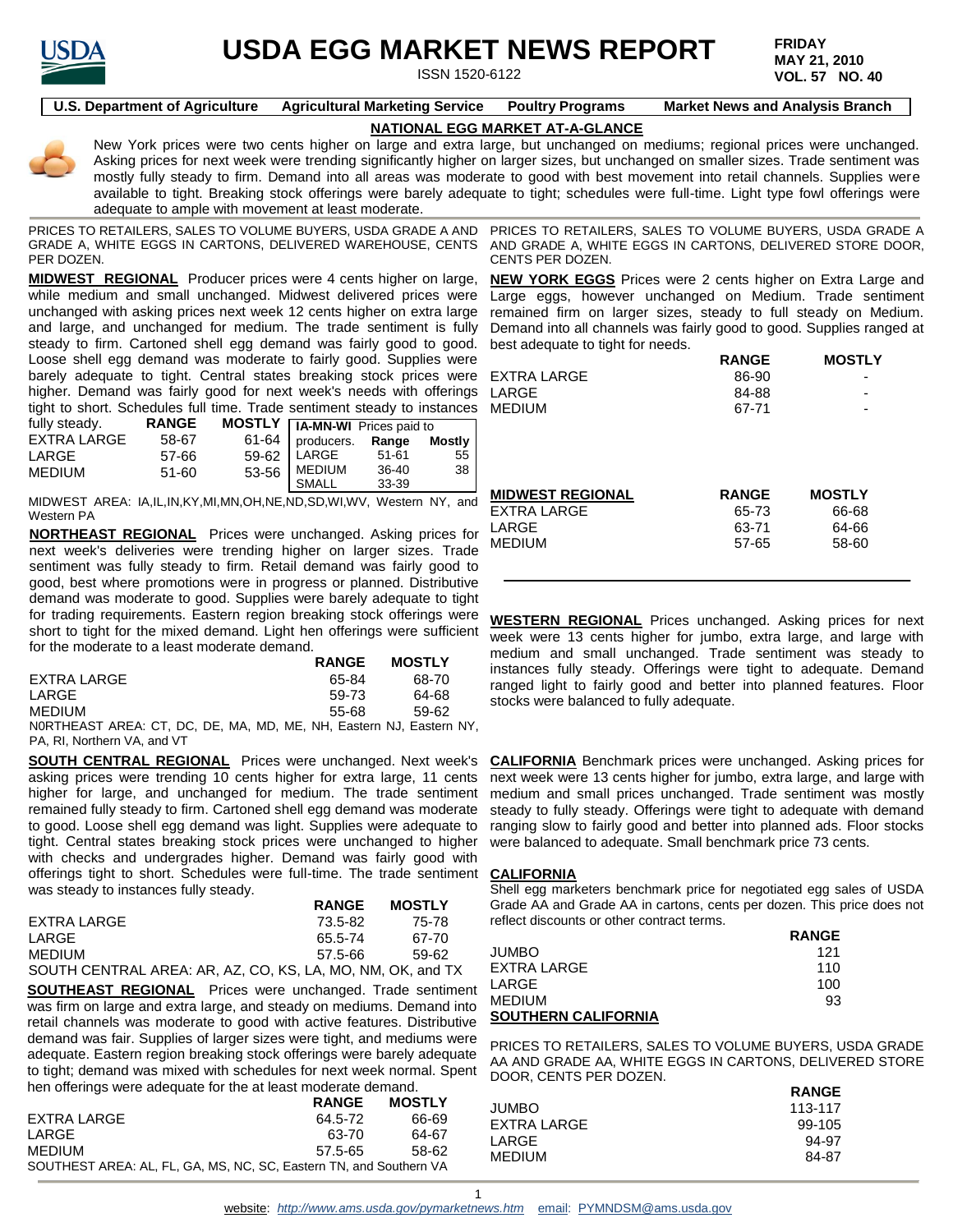j

# **BREAKING STOCK**

Prices in cents per dozen, delivered to breakers, 48 lb. minimum net wt. per 30 dozen case, eggs from table egg layers. Packaging may vary.

**CENTRAL REGION** All prices were higher. Demand was fairly good for next week's needs with offerings tight to short. Schedules fulltime. Trade sentiment steady to instances fully steady.

|                                                              | <b>RANGE</b> | <b>MOSTLY</b> |
|--------------------------------------------------------------|--------------|---------------|
| <b>BREAKING STOCK</b>                                        | 46-49        | 46-48         |
| CHECKS & UNDERGRADES                                         | 29-36        | 29-33         |
| CENTRAL STATES AREA: AR, CO, IA, IL, IN, KS, LA, MI, MN, MO, |              |               |
| NM, ND, NE, OH, OK, SD, TX, WI                               |              |               |

## **EGGS PROCESSED UNDER FEDERAL INSPECTION**

| W/E 15-May-2010   |               | (lbs. in thousands) |                         | (Excludes Ingredients)  |               |             |
|-------------------|---------------|---------------------|-------------------------|-------------------------|---------------|-------------|
| Total             | <b>Cases</b>  | Liguid              | Liguid                  | Liguid                  | <b>Dried</b>  | <b>Ined</b> |
| <b>Production</b> | <b>Broken</b> | Whole               | <b>Whites</b>           | Yolk                    |               |             |
| <b>CW</b>         | 1.388.579     | 34.220              | 13.243                  | 6.575                   | 3.296         | 4,437       |
| <b>PW</b>         | 1,385,427     | 35,255              | 13.277                  | 6,377                   | 3.578         | 4,553       |
| LY -              | 1.364.345     | 32.050              | 14.070                  | 7.040                   | 3.110         | 4.402       |
| $%$ PW            | 0%            | $-3%$               | 0%                      | 3%                      | -8%           | -3%         |
| % LY              | 2%            | 7%                  | $-6%$                   | $-7%$                   | 6%            | $1\%$       |
| 2010              | 24.194.966    |                     | 591.324 237.062 117.654 |                         | 49,467 82,404 |             |
| 2009              | 23.960.776    |                     |                         | 587.874 228.477 115.655 | 49,959 81,126 |             |
| % YTD             | $1\%$         | 1%                  | 4%                      | 2%                      | $-1\%$        | 2%          |

|                                                                | CW | PW LY |
|----------------------------------------------------------------|----|-------|
| Average Yield Per Case - (Inedible Included) 42.11 42.92 42.19 |    |       |
| Average Yield Per Case - (Inedible Excluded) 38.92 39.63 38.96 |    |       |
|                                                                |    |       |

**IN LINE PRODUCTION** (of total production; lbs. in thousands;

| may include a limited amount of off-line source material.) |                     |                  |        |                     |
|------------------------------------------------------------|---------------------|------------------|--------|---------------------|
|                                                            | <b>Cases Broken</b> |                  |        | <b>Liquid Whole</b> |
|                                                            |                     | Cases % of Total | Lbs.   | % of Total          |
| <b>CURRENT WEEK</b>                                        | 727.906             | 52.4%            | 20.249 | 59.2%               |
| PREVIOUS WEEK                                              | 744.244             | 53.7%            | 19.740 | 56.0%               |
| <b>LAST YEAR</b>                                           | 720.642             | 52.8%            | 18.444 | 57.5%               |
|                                                            |                     |                  |        |                     |

\*Note: Year-to-date total reflects comparable time period.

**NATIONAL LIQUID** Trade sentiment was steady to fully steady for whole egg, steady for whites, and fully steady to instances firm for yolk. Demand was fairly good to good for all liquid products. Offerings were adequate for whole egg and whites and continued tight to short for yolk. Breaking stock prices were higher when compared to last week's reported prices. Processing schedules were full-time for next week.

Trade Prices paid cents per lb., FOB Plant to 10:00 AM nonpasteurized trucklot. For delivery within 14 days.

| <b>CLASS</b>  | <b>LOADS</b> | <b>RANGE</b> | WTD. AVG. | % FROM LW |
|---------------|--------------|--------------|-----------|-----------|
| <b>WHOLE</b>  | 22           | 38-45.5      | 41.02     | 2.89      |
| <b>WHITES</b> | 21           | 39-45        | 40.55     | .14       |
| <b>YOLKS</b>  |              | <b>TFEWR</b> |           |           |

**EASTERN REGION** Prices were higher on breaking stock and on checks and undergrades. Trade sentiment was fully steady. Offerings were barely adequate to tight for the mixed demand. Next week's processing schedules were usually normal. Cases broken under federal inspection in the Eastern region for week ending 15-May-2010 were 3 percent higher than the previous week, however 3 percent less than the same week last year.

**RANGE MOSTLY** BREAKING STOCK 43-49 45-47 CHECKS & UNDERGRADES 26-35 26-33 EASTERN STATES AREA: AL, CT, DE, FL, GA, KY, ME, MD, MA, MS, NH, NJ, NY, NC, PA, RI, SC, TN, VT, VA, WV

**NATIONAL DRIED** Prices were higher on albumen, unchanged to higher on yolks and whole. Trade sentiment was steady to fully steady. Demand ranged moderate to good. Supplies were barely adequate to short for current trade needs. Dried eggs processed under federal inspection for the week ending 15-May-2010 were 8% less than last week and 6% higher than last year. The total year to date production of dried eggs produced was 1% less than a year ago.

Wholesale selling prices, dollars per lb., in cont., Trucklot and LTL volumes.

| WHOLE                                                    | 2.20-2.60 MOSTLY 2.30-2.45 |  |
|----------------------------------------------------------|----------------------------|--|
| YOLKS.                                                   | 1.50-1.71 MOSTLY 1.60-1.71 |  |
| ALBUMEN. SPRAY. DRIED                                    | 3.75-4.05 MOSTLY 3.85-3.95 |  |
| BLENDS (WHOLE PLUS SWEETENER) 2.00-2.10 MOSTLY 2.00-2.06 |                            |  |

**NATIONAL FROZEN** Frozen whole egg prices ranged 2 to 3 cents higher with whites 1 to 6 cents higher. Frozen sugared and salted yolk ranged unchanged to 1 cent higher. Trade sentiment continued steady to fully steady for all frozen products. Demand was moderate to fairly good for whole egg and light to moderate for whites. Salted and sugared yolk demand was reported as improving and was rated as mostly moderate. Offerings were tight to barely adequate in most instances while processors were not carrying much beyond previously ordered inventories. Breaking stock prices were higher when compared to the past week's reported prices.

Wholesale selling prices (cents per lb., in 30 lb. containers) Sugared and salted yolks are minimum 43% solids.

|               | <b>TRUCKLOTS</b> |               |              | LTL (MIN. 25 CONT.) |
|---------------|------------------|---------------|--------------|---------------------|
|               | <b>RANGE</b>     | <b>MOSTLY</b> | <b>RANGE</b> | <b>MOSTLY</b>       |
| WHOLE         | 57-63            | 58-63         | 65-69        | 65                  |
| WHITES        | 57-66            | 57-60         | 61-66        | 61-64               |
| SUGARED YOLKS | 74-80            | 78-80         | 81-85        | 81-83               |
| SALTED YOLKS  | 70-75            | 72-73         | 76-81        | 76-78               |

#### **USDA, AMS, POULTRY PROGRAMS, MARKET NEWS & ANALYSIS BRANCH OFFICES**

|             | Fax | (202)720-2403 Chief              | Washington, DC Voice (202)720-6911 Michael Sheats, | Des Moines, IA Voice | Fax          |                           | (515)284-4471 Jason Karwal,<br>(515)284-4468 Officer-in-Charge |
|-------------|-----|----------------------------------|----------------------------------------------------|----------------------|--------------|---------------------------|----------------------------------------------------------------|
| Atlanta, GA | Fax | Voice (404)562-5850 Annie Terry, | (404)562-5875 Officer-in-Charge                    | Jackson. MS          | Voice<br>Fax | (601)965-4662 Gary Brown, | (601) 359-1175 Southern States Area Supervisor                 |

2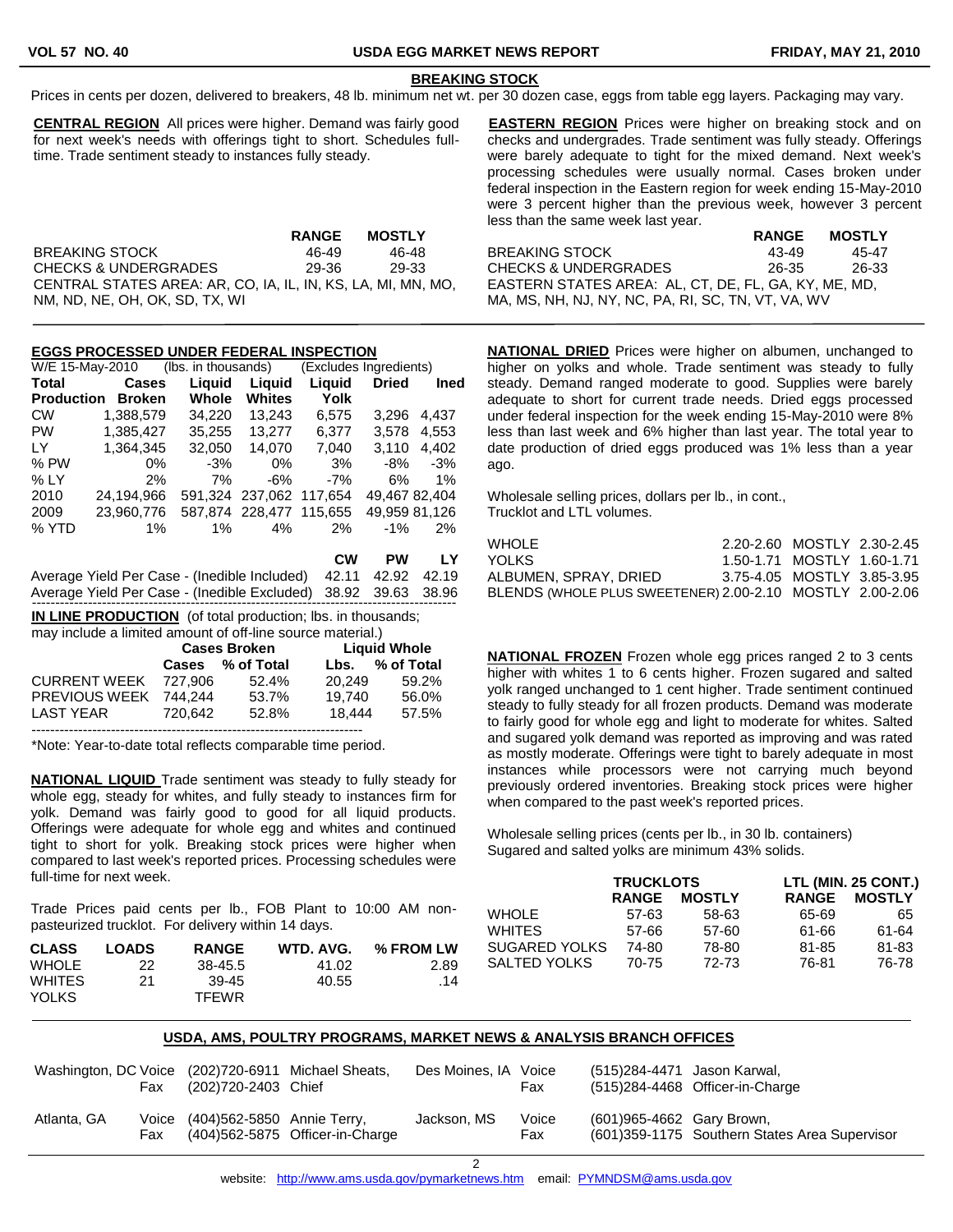# **VOL. 57 NO. 40 USDA EGG MARKET NEWS REPORT FRIDAY, MAY 21, 2010**

| TRAILER LOAD EGG SALES WEEKLY WTD AVG PRICES (CENTS/DOZ) NATIONAL TRADING FOR MAY 14, 2010 – MAY 20, 2010 |                          |                            |            |                          |                          |           |                        |                           |                          |                          |                          |            |                           |       |                  |
|-----------------------------------------------------------------------------------------------------------|--------------------------|----------------------------|------------|--------------------------|--------------------------|-----------|------------------------|---------------------------|--------------------------|--------------------------|--------------------------|------------|---------------------------|-------|------------------|
|                                                                                                           |                          | <b>CURRENT LOADS 91.50</b> |            |                          |                          |           |                        | <b>FUTURE LOADS 57.75</b> |                          |                          |                          |            | <b>TOTAL LOADS 149.25</b> |       |                  |
|                                                                                                           |                          | <b>SE</b>                  |            | <b>NE</b>                |                          | <b>MW</b> |                        |                           |                          | <b>SC</b>                | <b>NW</b>                |            | <b>SW</b>                 |       |                  |
| <b>CLASS</b>                                                                                              | <b>ORG</b>               | DST                        | <b>ORG</b> | <b>DST</b>               | <b>ORG</b>               |           | <b>DST LOADS CLASS</b> |                           | <b>ORG</b>               | <b>DST</b>               | <b>ORG</b>               | <b>DST</b> | <b>ORG</b>                |       | <b>DST LOADS</b> |
| GNR W 1                                                                                                   | 42.70                    | --                         | 41.25      | 44.29                    | --                       | --        |                        | 50.00 GNR W 1             | $\overline{\phantom{a}}$ | 52.00                    | $-$                      |            | --                        | $-$   | 39.00            |
| GNR BR 1                                                                                                  | $\overline{\phantom{a}}$ | --                         |            | $- -$                    | --                       | --        |                        | 1.25 GL W J               | $\overline{\phantom{a}}$ | $\overline{\phantom{a}}$ | $- -$                    | $-$        | 91.50                     | 93.56 | 4.50             |
| GL W J                                                                                                    | $\sim$ $\sim$            | ۰.                         | 65.00      | 67.00                    | 80.12                    | 84.00     |                        | 4.25 GL W XL              | --                       | 72.00                    | $\overline{\phantom{a}}$ | $- -$      | $- -$                     | 76.25 | 5.25             |
| GL W XL                                                                                                   | $\overline{\phantom{a}}$ | --                         | 64.00      | 72.29                    | 64.58                    | 70.05     |                        | 16.25 GL W LG             | 60.00                    | 64.00                    | $-$                      | --         | $- -$                     | 67.78 | 38.00            |
| GL W LG                                                                                                   | $- -$                    | --                         | 55.17      | 57.70                    | 59.90                    | 65.75     |                        | 58.00 GL W MD             | 45.00                    | $\overline{\phantom{a}}$ | $-$                      | $- -$      | $- -$                     | 53.16 | 5.50             |
| GL W MD                                                                                                   | 55.00                    | 52.00                      | 43.17      | 45.00                    | 43.26                    | 47.67     |                        | 13.50 GL BR J             | $- -$                    | $- -$                    | $- -$                    | $- -$      | $\overline{\phantom{a}}$  | 92.00 | .25              |
| <b>GLWSM</b>                                                                                              | --                       | --                         | 47.00      | 50.13                    | --                       | --        |                        | $4.00$ IGL BR XL          | --                       | $- -$                    | $- -$                    | $\sim$ $-$ | 59.50                     | 63.00 | .50              |
| GL BR J                                                                                                   | $- -$                    | --                         | --         | $\overline{\phantom{a}}$ | 79.50                    | --        |                        | .25 $ GL$ BR $LG$         | --                       | $- -$                    | $- -$                    | $-$        | 60.25                     | 63.75 | 4.00             |
| <b>NRBS - 48</b>                                                                                          | $- -$                    | --                         | 39.25      | 44.22                    | $\overline{\phantom{a}}$ | $\sim$    |                        | 13.00 INRBS - 48          | --                       | $- -$                    | --                       |            | --                        | $- -$ | 1.00             |
|                                                                                                           |                          |                            |            |                          |                          |           |                        | NRBS - 45                 | --                       | 42.00                    | $\overline{\phantom{a}}$ | $\sim$ $-$ | 39.50                     | 42.00 | 2.00             |

WEIGHTED AVERAGE PRICES ARE LISTED FOR VARIOUS CLASSES PRICED BY ORIGIN AND/OR DESTINATION FOR 6 REGIONS. THE LOADS COLUMN REFLECTS TOTAL LOADS REPORTED AND INCLUDES LOADS WITH PRICES TO BE DETERMINED LATER. NRBS CATEGORIES REPRESENT NET WEIGHT-MATERIAL MAY OR MAY NOT BE INCLUDED. LOAD MOVEMENT REPRESENTS TOTAL MOVEMENT WITHIN 6 REGIONS.

# **LIVE LIGHT TYPE HENS** CENTS PER HEAD, GENERALLY FOR REMOVAL WITHIN THE NEXT 10 DAYS (INCLUDES HANDLING, FREIGHT AND ANY OTHER CHARGES, WEIGHTS AVERAGE ABOUT 3.50 POUNDS)

**EASTERN** Prices were unchanged when compared to the previous week. Demand was moderate to at least moderate for the generally sufficient offerings of light type hens. Processing schedules were normal. Trade sentiment was steady.

|                     | <b>RANGE</b> | <b>MAJORITY</b> |
|---------------------|--------------|-----------------|
| <b>REMOVAL COST</b> | $2 - 11$     | $3 - 7$         |

**SOUTH CENTRAL** Negotiations were TFEWR. Demand was moderate for at least adequate offerings of spent hens. Schedules were reduced. Finished sales were slow. Trade sentiment was steady at best.

|              | <b>RANGE</b> | <b>MAJORITY</b>   |
|--------------|--------------|-------------------|
| REMOVAL COST |              | TOO FEW TO REPORT |

**NORTH CENTRAL** Prices unchanged. Demand was moderate to good with offerings adequate to ample. Schedules were full-time. Trade sentiment was steady.

|              | <b>RANGE</b> | <b>MAJORITY</b> |
|--------------|--------------|-----------------|
| REMOVAL COST | $0-10.5$     | $0 - 5$         |

#### **SHELL EGGS-COMBINED REGIONAL**

AVERAGE PRICES ON SALES TO VOLUME BUYERS, GRADE A LARGE OR BETTER, WHITE EGGS IN CARTONS, DELIVERED WAREHOUSE, CENTS PER DOZEN.

| <b>REGIONS</b>           | <b>EX LARGE</b> | <b>LARGE</b> | <b>MEDIUM</b> |
|--------------------------|-----------------|--------------|---------------|
| <b>NORTHEAST</b>         | 69.00           | 66.00        | 60.50         |
| <b>SOUTHEAST</b>         | 67.50           | 65.50        | 60.00         |
| <b>MIDWEST</b>           | 62.50           | 60.50        | 54.50         |
| <b>SOUTH CENTRAL</b>     | 76.50           | 68.50        | 60.50         |
| <b>COMBINED REGIONAL</b> | 69.26           | 65.27        | 58.91         |

Computed from simple weekly averages weighted by regional area populations.

**NATIONAL CANNER FOWL MARKET** Sales were too few to report prices. Offerings were at least sufficient for current trade needs. Demand was fair to moderate with limited trading due to the majority of supplies being used internally. Processing schedules were normal. The undertone was mostly steady.

CENTS PER POUND, CURRENT NEGOTIATIONS, WITHOUT FREIGHT COST

| <b>LIGHT CANNER HENS</b> | <b>HEAVY CANNER HENS</b>                            |
|--------------------------|-----------------------------------------------------|
| (LINE RUN WITHOUT NECKS) | (WITHOUT NECKS)                                     |
| TOO FEW SALES TO REPORT  | TOO FEW SALES TO REPORT                             |
| <b>INCLUDED</b>          | CENTS PER POUND, CURRENT NEGOTIATIONS, FREIGHT COST |
| <b>LIGHT CANNER HENS</b> | <b>HEAVY CANNER HENS</b>                            |
| (LINE RUN WITHOUT NECKS) | (WITHOUT NECKS)                                     |
| TOO FEW SALES TO REPORT  | TOO FEW SALES TO REPORT                             |

#### **WEEKLY U.S./CANADIAN LIVE POULTRY SLAUGHTERED UNDER INSPECTION**

| Week ending 15-MAY-10              |             |                                                    |                                                                           |  |  |  |  |
|------------------------------------|-------------|----------------------------------------------------|---------------------------------------------------------------------------|--|--|--|--|
| U.S. fowl slaughtered domestically |             |                                                    |                                                                           |  |  |  |  |
| Thousands                          | Light       | Heavy                                              | Total                                                                     |  |  |  |  |
|                                    | <b>Hens</b> | <b>Hens</b>                                        | Hens                                                                      |  |  |  |  |
| Head                               | 1,403       | 1,468                                              | 2,871                                                                     |  |  |  |  |
| Last Week                          | 1,581       | 1,474                                              | 3,055                                                                     |  |  |  |  |
| Same week yr ago                   | 1,559       | 1,501                                              | 3,060                                                                     |  |  |  |  |
| To-date/2010*                      | 27,942      | 25,533                                             | 53,475                                                                    |  |  |  |  |
| To-date/2009*                      | 24,053      | 28,562                                             | 52,615                                                                    |  |  |  |  |
|                                    |             | U.S. fowl slaughtered in Canada                    |                                                                           |  |  |  |  |
| Thousands                          | Light       | Heavy                                              | Total                                                                     |  |  |  |  |
|                                    | Hens        | <b>Hens</b>                                        | Hens                                                                      |  |  |  |  |
| Head                               | 426         | 12                                                 | 438                                                                       |  |  |  |  |
| Last Week                          | 568         | 0                                                  | 568                                                                       |  |  |  |  |
| Same week yr ago                   | 282         | 0                                                  | 282                                                                       |  |  |  |  |
| To-date/2010*                      | 6,869       | 138                                                | 7,007                                                                     |  |  |  |  |
| To-date/2009*                      | 5,512       | 11                                                 | 5,523                                                                     |  |  |  |  |
|                                    |             |                                                    | Data Source: Agriculture and Agri-Food Canada, AISD, AID, Poultry Section |  |  |  |  |
|                                    |             | Total U.S. fowl slaughtered in the U.S. and Canada |                                                                           |  |  |  |  |
| Thousands                          | Light       | Heavy                                              | Total                                                                     |  |  |  |  |
|                                    | Hens        | Hens                                               | Hens                                                                      |  |  |  |  |
| Head                               | 1,829       | 1,480                                              | 3,309                                                                     |  |  |  |  |
| Last Week                          | 2,149       | 1,474                                              | 3,623                                                                     |  |  |  |  |
| Same week yr ago                   | 1,841       | 1,501                                              | 3,342                                                                     |  |  |  |  |
| To-date/2010*                      | 34,811      | 25,671                                             | 60,482                                                                    |  |  |  |  |
| To-date/2009*                      | 29,565      | 28,573                                             | 58,138                                                                    |  |  |  |  |

*\*Note: Year to-date totals reflect comparable time periods.*